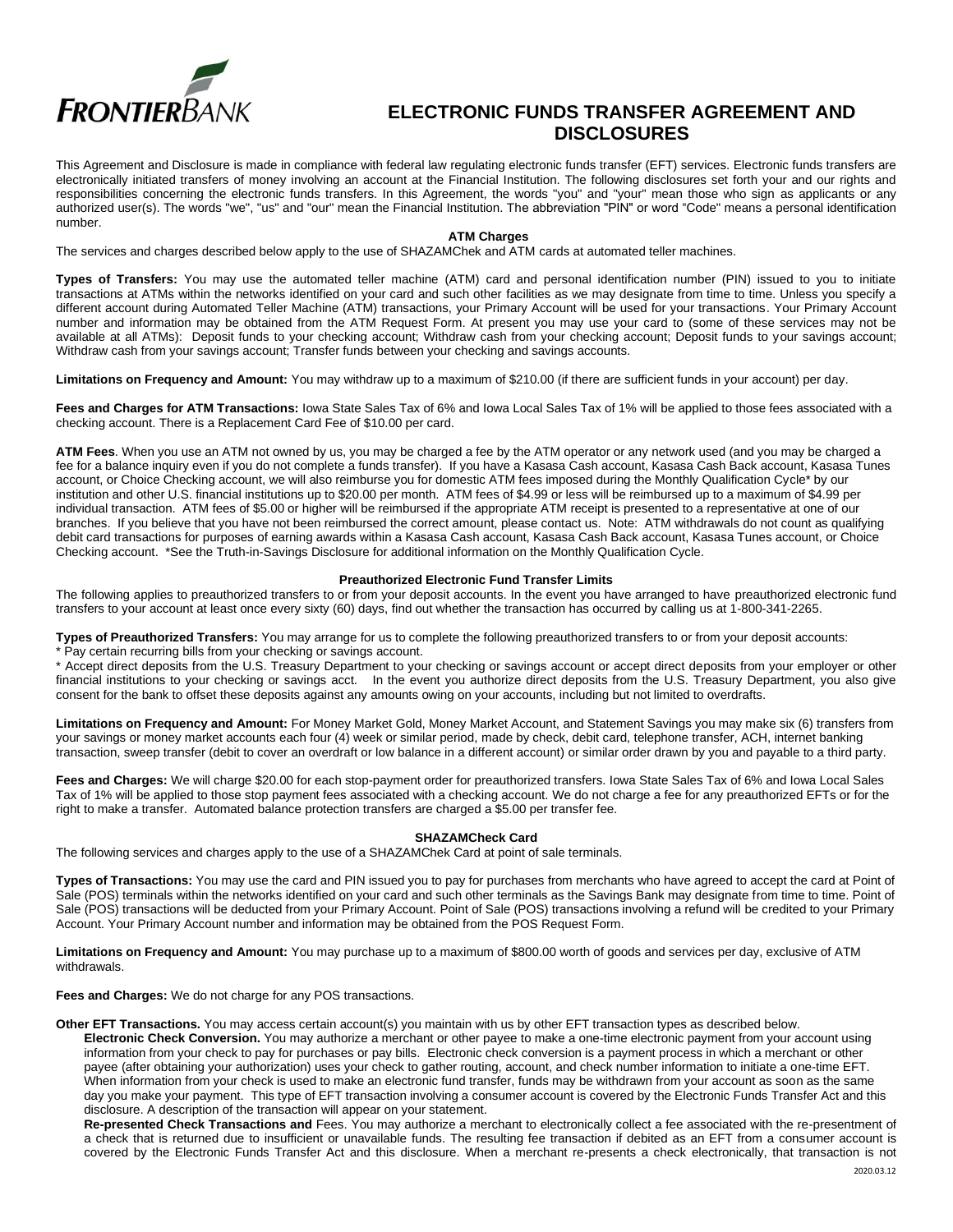covered by the Electronic Funds Transfer Act or this disclosure. A description of the transaction will appear on your statement.

**Bill payer and bill-payment services.** Payments under a bill-payment service available to you by computer or other electronic means are electronic fund transfers, unless all payments under the bill-payment service are made solely by check, draft or similar paper instrument drawn by the bank from your account.

# **The following limitations may be applicable to your accounts, except as provided by law:**

Liability for Unauthorized MasterCard Point of Sale Debit Card Transactions. Tell us, AT ONCE, if you believe your MasterCard point of sale debit card has been lost or stolen or of any unauthorized transactions. You will not be liable for any unauthorized transactions using your MasterCard debit card, when used for point-of-sale transactions (now includes PIN-based transactions), if: (i) you can demonstrate that you have exercised reasonable care in safeguarding your card from the risk of loss or theft. "Unauthorized use" means the use of your debit card by a person, other than you, who does not have actual, implied, or apparent authority or such use, and from which you receive no benefit. If the transaction does not meet the conditions set forth above, these limits with respect to unauthorized transactions may be exceeded to the extent allowed under applicable law (see **Liability for Unauthorized Transfers** paragraph below). For specific restrictions, limitations and other details, see your Cardholder Agreement. To notify us of lost or stolen cards, or of unauthorized transactions, call or write to us at the telephone number or address set forth below. This will help prevent unauthorized access to your account and minimize any inconvenience.

MasterCard is a registered trademark of MasterCard International Incorporated.

# **In addition to the limitations set forth above, the following limitations may be applicable to your accounts:**

**Liability for Unauthorized Transfers.** Tell us AT ONCE if you believe your card, ATM PIN, or POS card or PIN has been lost or stolen or if you believe that an electronic fund transfer has been made without your permission using information from your check. Telephoning is the best way of keeping your possible losses down. You could lose all the money in your account (plus your maximum overdraft line of credit). If you tell us within two (2) business days after you learn of the loss or theft of your card or code, you can lose no more than \$50.00 if someone used your card or code without your permission. If you do NOT tell us within two (2) business days after you learn of the loss or theft of your card or code, and we can prove that we could have stopped someone from using your card or code without your permission if you had told us, you could lose as much as \$500.00. Also, if your statement shows transfers that you did not make, including those made by card or code or other means, tell us at once. If you do not tell us within sixty (60) days after the statement was mailed to you, you may not get back any money lost after the sixty (60) days if we can prove that we could have stopped someone from taking the money if you had told us in time. If a good reason (such as a long trip or a hospital stay) kept you from telling us, we will extend the time periods. If you believe that your card or code has been lost or stolen or that someone has transferred or may transfer money from your account without your permission, call (712) 472-2537, or write us at Frontier Bank, 301 1st Avenue, PO Box 551, Rock Rapids, IA 51246. You should also call the number or write this address if you believe a transfer has been made using the information from your check without your permission.

**Illegal Transactions.** You may not use your ATM, POS, Debit Card, or other access device for any illegal or unlawful transaction, and we may decline to authorize any transaction that we believe poses an undue risk of illegality or unlawfulness. Notwithstanding the foregoing, we may collect on any debt arising out of any illegal or unlawful transaction.

**Business Days.** For purposes of these electronic funds transfer disclosures, our business days are Monday through Friday. Holidays are not included.

**Stop Payments on ATM, POS, or Debit Card Transactions.** You may not place a stop payment order on any ATM, POS, or debit card transaction.

#### **Documentation:**

**Periodic Statement.** You will get a monthly account statement from us, unless there are no transactions in a particular month. In any case you will get a statement quarterly. You will get a quarterly statement from us on your savings account if this is the only account you maintain and the only possible electronic transfer to or from the account is a preauthorized deposit.

**Terminal Receipt**. You can get a receipt at the time you make any transfer to or from your account using an ATM or a POS terminal. However, receipts for transactions of \$15.00 or less may not always be available.

**Direct Deposits**. If you have arranged to have direct deposits made to your account at least once every sixty (60) days from the same person or company, you can call us at (712) 472-2537 to find out whether or not the deposit has been made.

**Our Liability for Failure to Make Transfers.** If we do not complete a transfer to or from your account on time or in the correct amount according to our agreement with you, we will be liable for your losses or damages. However, there are some exceptions. We will NOT be liable for instance: If, through no fault of ours, you do not have enough money in your account to make the transfer; If the money in your account is subject to legal process or other claim restricting such transfer; If the transfer would go over the credit limit on your overdraft line; If the ATM where you are making the transfer does not have enough cash; If the terminal or system was not working properly and you knew about the breakdown when you started the transfer; If circumstances beyond our control (such as fire or flood) prevent the transaction, despite reasonable precautions that we have taken. There may be other exceptions stated in our agreement with you.

**In Case of Errors or Questions About Your Electronic Transfers.** Telephone us at (712) 472-2537, or write us at Frontier Bank, 301 First Avenue, Rock Rapids, IA 51246 as soon as you can, if you think your statement or receipt is wrong or if you need more information about a transfer listed on the statement or receipt. We must hear from you no later than sixty (60) days after we sent the FIRST statement on which the problem or error appeared. Tell us your name and account number (if any). Describe the error or the transfer you are unsure about, and explain as clearly as you can why you believe it is an error or why you need more information. Tell us the dollar amount of the suspected error. If you tell us orally, we may require that you send us your complaint or question in writing within ten (10) business days. We will determine whether an error occurred within ten (10) business days after we hear from you and will correct any error promptly. If we need more time, however, we may take up to forty-five (45) days to investigate your complaint or question. If we decide to do this, we will credit your account within ten (I0) business days for the amount you think is in error, so that you will have the use of the money during the time it takes us to complete our investigation. If we ask you to put your complaint or question in writing and we do not receive it within ten (10) business days, we may not credit your account. If a notice of error involves an electronic fund transfer that occurred within thirty (30) days after the first deposit to the account was made, the error involves a new account. For errors involving new accounts, point of sale debit card transactions, or foreign-initiated transactions, we may take up to ninety (90) days to investigate your complaint or question. For new accounts, we may take up to twenty (20) business days to credit your account for the amount you think is in error. We will tell you the results within three (3) business days after completing our investigation. If we decide that there was no error, we will send you a written explanation. You may ask for copies of the documents that we used in our investigation.

**Confidentiality.** We will disclose information to third parties about your account or the transfers you make: To complete transfers as necessary; To verify the existence and condition of your account upon the request of a third party, such as a credit bureau or merchant; To comply with government agency or court orders; or If you give us your written permission.